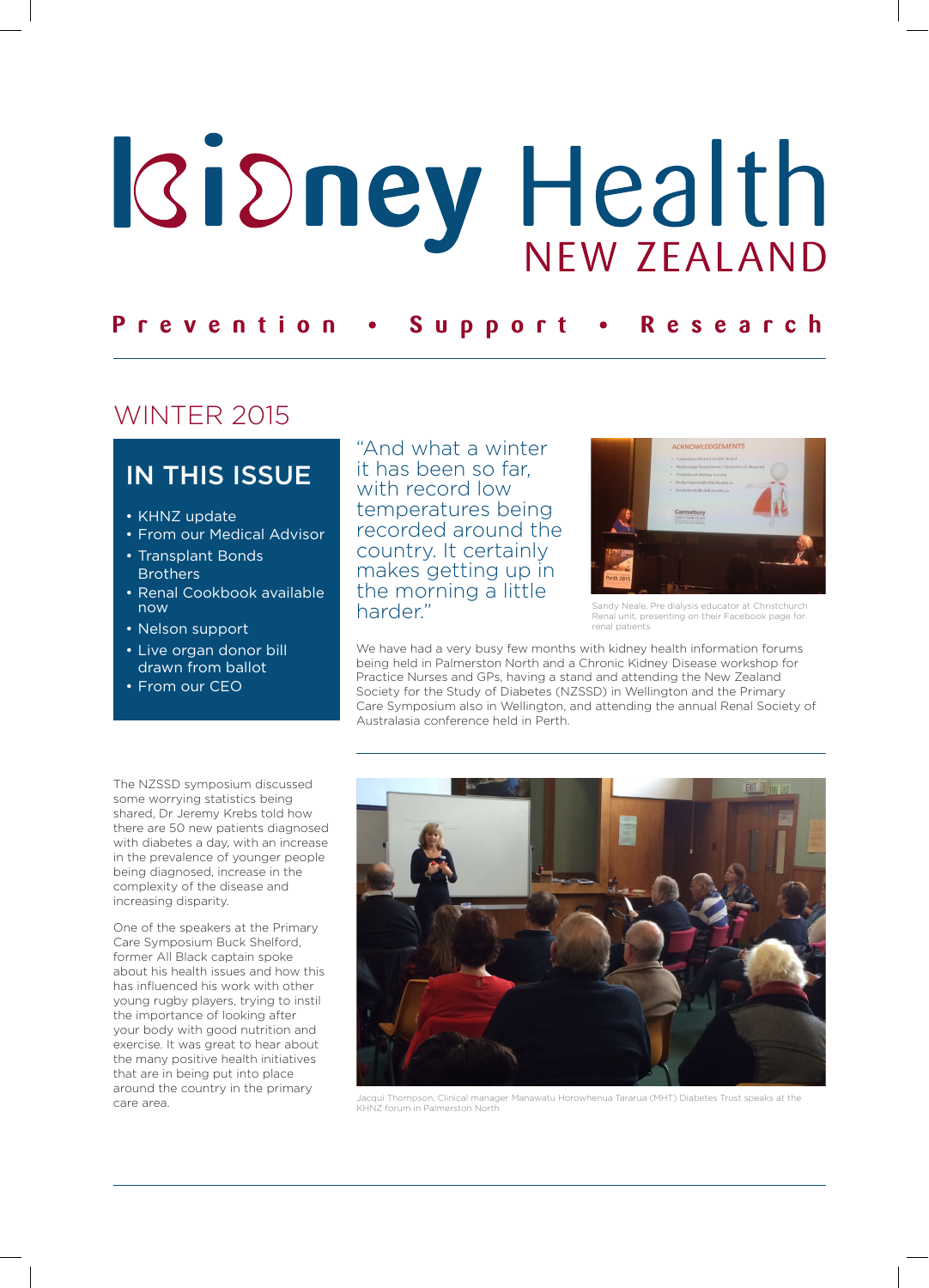## THE RENAL SOCIETY OF AUSTRALASIA 2015 – PERTH

The RSA in Perth was a wonderful opportunity to keep up to date with the advances and practices in kidney disease. One of the keynote speakers Prof Anita Molzahn talked about her research exploring the experiences of people with kidney disease; this was done by encouraging people to tell their own personal stories. The participants were interviewed and these were recorded, these were then collated either in an audio-visual format or in photographs with voice overs. These were then turned into an art exhibition at places like libraries, conferences and the Ministry of health offices. The aim was to enhance the understanding of kidney disease and its impact on people.

Dr Brian Silva talked about dialysis in the elderly; he told how evidence for survival shows dialysis survival is much worse in the elderly. Although age itself is not a predictor of who will do well on dialysis. It's not about SURVIVAL but Quality of Life!

Sandy Neale from Christchurch Renal Unit represented the Kiwis and did us proud, talking about the initiative she and her colleague Becky Hayston had developed to enable patients on dialysis to connect through Social

Media. The Facebook page is a closed group, therefore comments are private to the group, and requests are made to join the group with the decision to accept these are made by the administrator of the page. It is exclusively for patients and their supporters. Membership has grown quickly and there has been a weekly coffee group formed as a result. For those of you interested in joining the group check out their Facebook page Kidney Failure Uncensored.

In another interesting session Samantha Harrington talked about supportive care for aboriginal patients in the Northern Territory. With 70% of patients required to relocate to Darwin to commence dialysis treatment, low incomes make regular visits home very difficult, relocating combined with long distance from family and friends, and cost of accommodation lead to poor outcomes. To overcome these issues a working relationship was developed between the Northern Territory Renal Services and Territory palliative care. Video communication has been established linking patients and their families, as well as providing an improved level of understanding about supportive care. The result has

enabled long term renal patients to return home to their community for end of life care, which is funded by the Government.

Monitoring Home Haemodialysis patients via a smartphone app was a very interesting talk given by Mary Ann Nicado from New South Wales. In her unit there had been a 24% growth in patients dialysing at home. Home visits were resource dependent and many of their patients lived some distance from the hospital, so an app was developed that patients downloaded onto their smart phone and enter their details. Over time it downloads their treatment sessions with weight or high blood pressure readings alerts that occur when loaded. Tis information is loaded into the cloud so the nurses are able to review the patients' status. Patients are also able to indicate on the app if they are happy or sad – nurses use this information to decide who they need to contact first. Trends are shown making it easy to monitor the patients. The feedback from the patients included; the app was easy to use and they felt more relaxed now they know their treatment is being monitored.

#### FROM OUR MEDICAL ADVISOR – DR COLIN HUTCHISON



Colin is the Kidney doctor (Nephrologist) for Hawke's Bay. He moved to the Bay in 2012 from Birmingham in the U.K.

Colin is married with 3 school age children. After the initial shock of the Hawke's Bay's sunny climate his family has settled in quickly and are greatly enjoying life in New Zealand.

Colin has been excited to become increasing involved with Kidney Health New Zealand since arriving in New Zealand because of his passion for advocating on behalf of patients. Colin is a great believer that if we focus on "doing the simple things well" a whole lot of patients will have a better quality of life than they do now.

Colin has had an academic career in the UK, leading a research team exploring the treatment of kidney failure from the cancer Multiple Myeloma. This background has given him insight into the importance of high quality timely research.

Before moving to New Zealand, Colin was well aware of New Zealand's heritage as a world leader in home dialysis options. He sees that this will always be an area of strength in the New Zealand renal community but he is acutely aware that going forward our renal teams will have greater and greater challenges ahead to keep managing patients at home. This challenge will largely come because people are starting dialysis with more health complaints than in previous years.

Colin is very keen that over the next few years Kidney Health New Zealand works with GPs and community teams to empower them to provide early high quality care aimed at diagnosing and managing patients' kidney complaints early before severe kidney failure occurs.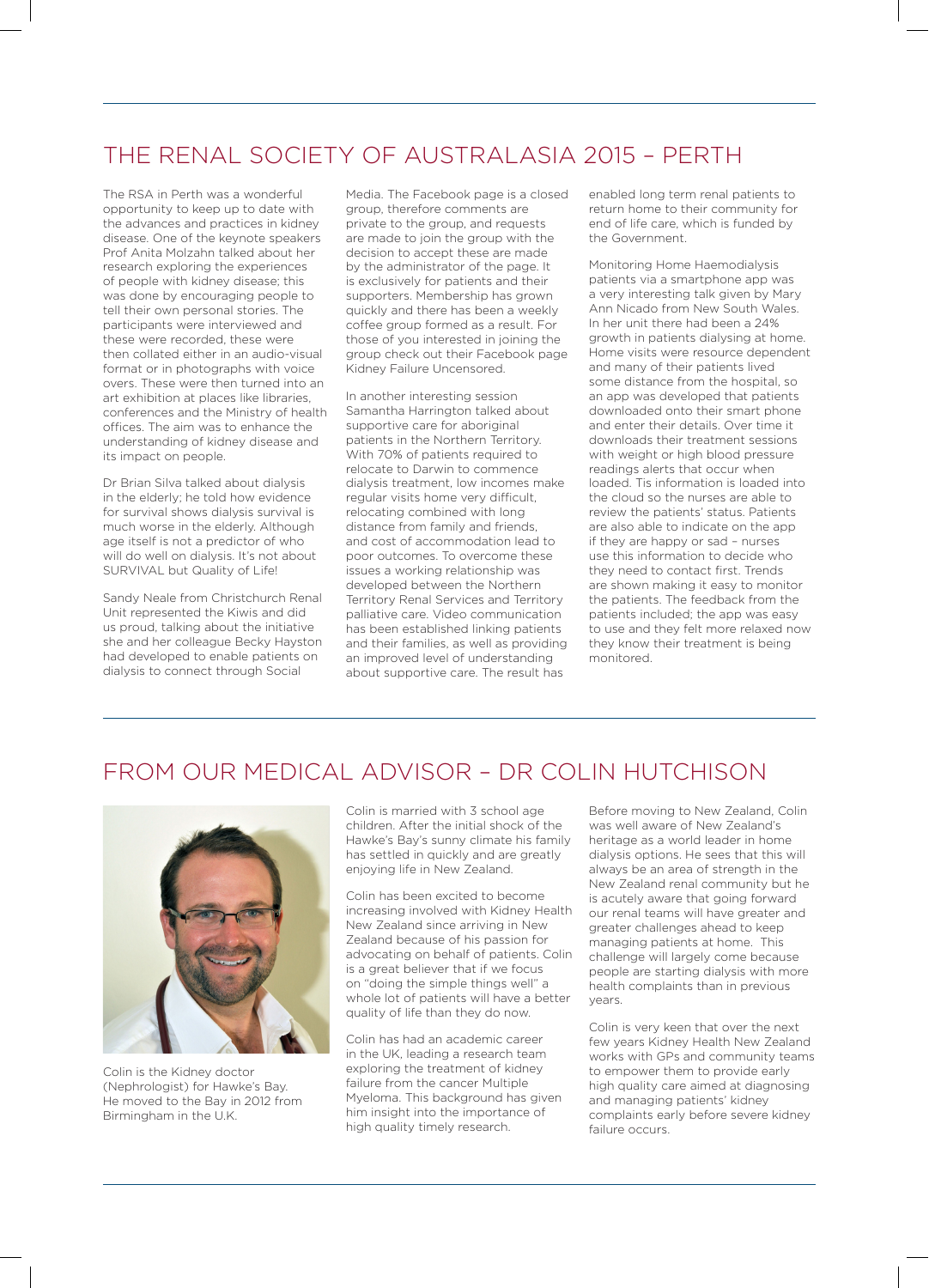

ave Joy, left, and Paul Laing from the Singlespeed Society, Rotorua Mountain Bike club's Gregg Brown, Regan Johnson from Kidney Health NZ and kidney donor Lance Tavinor Photo/Ben Frase

## TRANSPLANT BONDS BROTHERS

#### An update on the story in our last newsletter, Lance Tavinor talks about his experience as a live kidney donor to his brother.

He is one kidney lighter but just as sharp as ever.

Today Lance Tavinor returns to work at Cyclezone after giving the ultimate gift - one of his own kidneys to his sick brother Grant.

Mr Tavinor, 39, bears four scars of the two and a half hour surgery in May. But it was all worth it, he said. "He's got some normality back into his life," he said of his brother Grant. "He's got a lot more freedom. That day to day routine of having to do dialysis - that's gone. He's back to work part-time this week. This has definitely brought us closer together."

On May 18 at Christchurch Hospital, his left kidney was removed and hours later it was transplanted into his brother.

It was a straightforward operation, he said, with no side effects other than a bit of discomfort for the next two weeks.

"It's been pretty awesome the last six weeks. The first couple of weeks were pretty rough.

It's quite invasive and they moved a few things around because of how the kidneys are connected to your

internal plumbing. You feel sore in more than one area but I'm getting used to functioning with one kidney. It's all good.

The outcome for the person who benefits is what you should think of. I wasn't a donor at all before; it's not something I'd really thought about."

The pair could not recover together; they were in different wards a floor apart. "I went to visit Grant a couple of days later as he was more isolated. I got locked out of my ward in just my gown."

On average, people only live for four to five years after they start dialysis, although some people can live for much longer.

Before his surgery Mr Tavinor had raised money for Kidney Health New Zealand through mountain biking events.

Yesterday the Rotorua Singlespeed Society handed over \$6000 to the charity following on from the Anzac Singlespeed Championship in April.

"It's absolutely brilliant," said Kidney Health New Zealand ambassador Regan Johnson, who received a kidney three months ago.

"We appreciate this enormous effort. Having a transplant is life changing. You feel nearer to 100 per cent than death warmed up."

Thank you so much Lance and your support team for your support for our work.

# THE FACTS

For the person receiving the kidney the advantages of a living donor transplant are:

- Having a transplant before the need for dialysis
- A shorter time on dialysis (this is especially important for children)
- The operation can be planned for a time that suits the potential donor
- A better success rate the transplanted kidney usually works straight away and lasts longer
- A longer life expectancy than when living on dialysis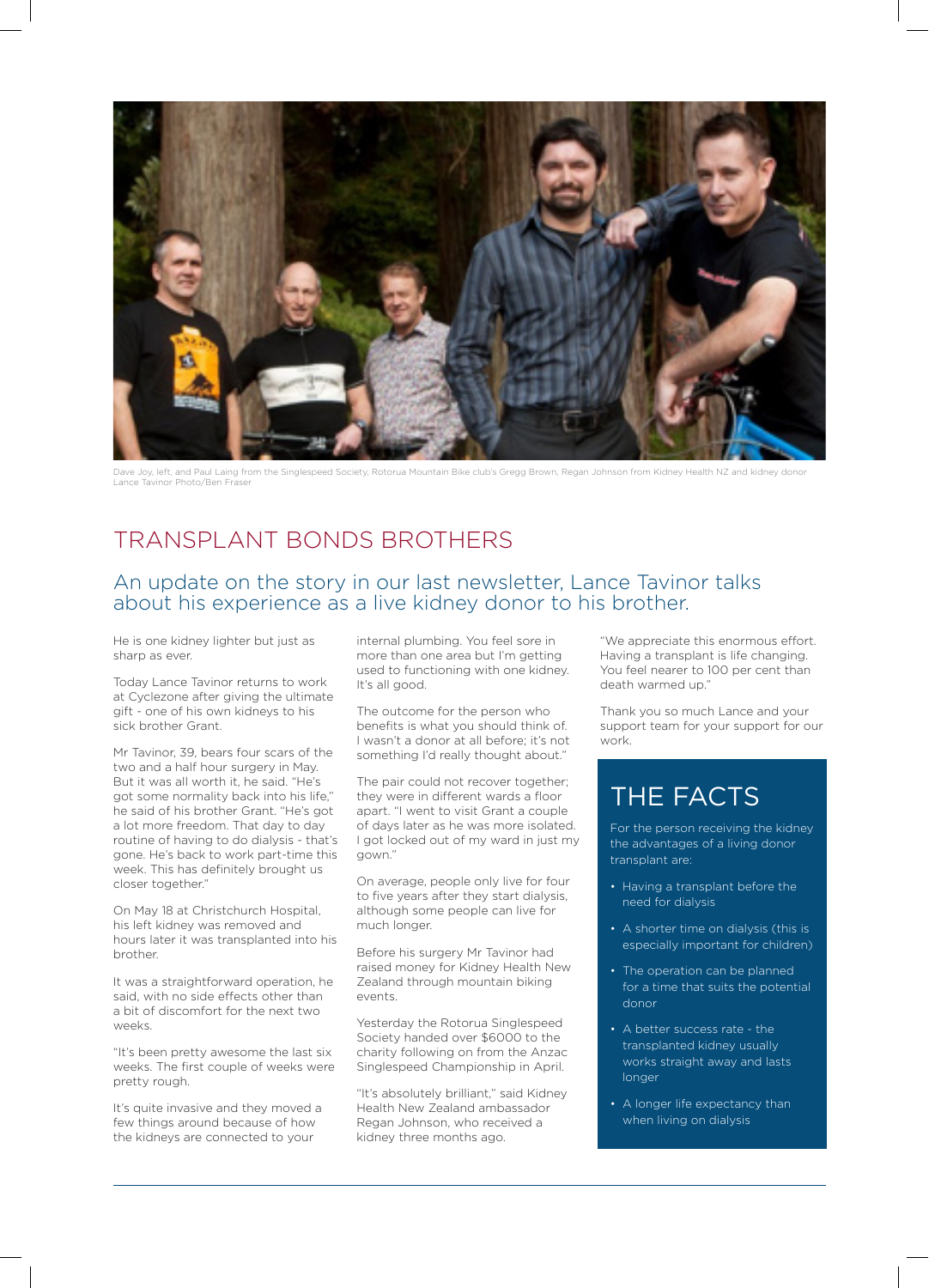## A NEW COOKBOOK FOR PEOPLE WITH KIDNEY DISEASE



Introducing the latest recipe book for kidney patients. This has been produced by the Christchurch Kidney Society.

It is hoped that within this collection of recipes you will find some that fit your dietary requirements and tickle your taste-buds too. This book also includes some general pointers to help you with your choices from the renal dietician at Christchurch Hospital, and it has the Potassium and Phosphate content of each recipe.

The cost is \$15:00 including postage

If you would like to order a book you can contact us on 0800 543639 or email info@kidneys.co.nz or the Christchurch Kidney Society at c.ks@xtra.co.nz

#### CONSUMER COUNCIL MEETING NOTICE

When Kidney Health NZ offered to fund a gathering of kidney health 'consumers' – donors, recipients, those on dialysis or the waiting list for transplant – in late 2013, the response was more than we could have hoped for. More than twenty consumers met in Wellington the following February for what envisaged to be a regular, if infrequent, Consumer Council gathering.

For various reasons, there hasn't been an opportunity to convene a further Consumer Council meeting since then. Various factors – including changes in the Kidney Health NZ board

membership and to the structure and make-up of the Kidney Health NZ staff team –delayed such a meeting. That is, until now.

Kidney Health NZ is pleased to announce a second Consumer Council meeting, to be held in Wellington on Saturday, 19th September, between 10.00 am – 2.30 pm. We are committed to ensuring that, as the organisation charged with advocating for Kidney Health consumers and their families, our advocacy is clearly informed and influenced by the voice of those we seek to represent.

The programme for the day will include a review of progress since the last meeting an update on current priorities for Kidney Health NZ's annual work programme discussion as to the best way forward for the Consumer Council – when, and how best to meet; how often; with what purpose discussion as to how Kidney Health NZ can better relate to and support local kidney societies and support groups the opportunity for you to raise any other concerns and issues.

For further information, please phone Carmel on 800 KIDNEY (543 629).

#### SUPPORT IN THE NELSON AREA FOR PEOPLE WITH KIDNEY DISEASE AND THEIR FAMILIES.

Linda Richards has come on board as the local support person for those people in the Nelson/Marlborough region, she is keen to hear from those people affected by kidney disease in the region who might just feel like a chat or get together over a coffee.

You can contact Linda on 03 548 2748.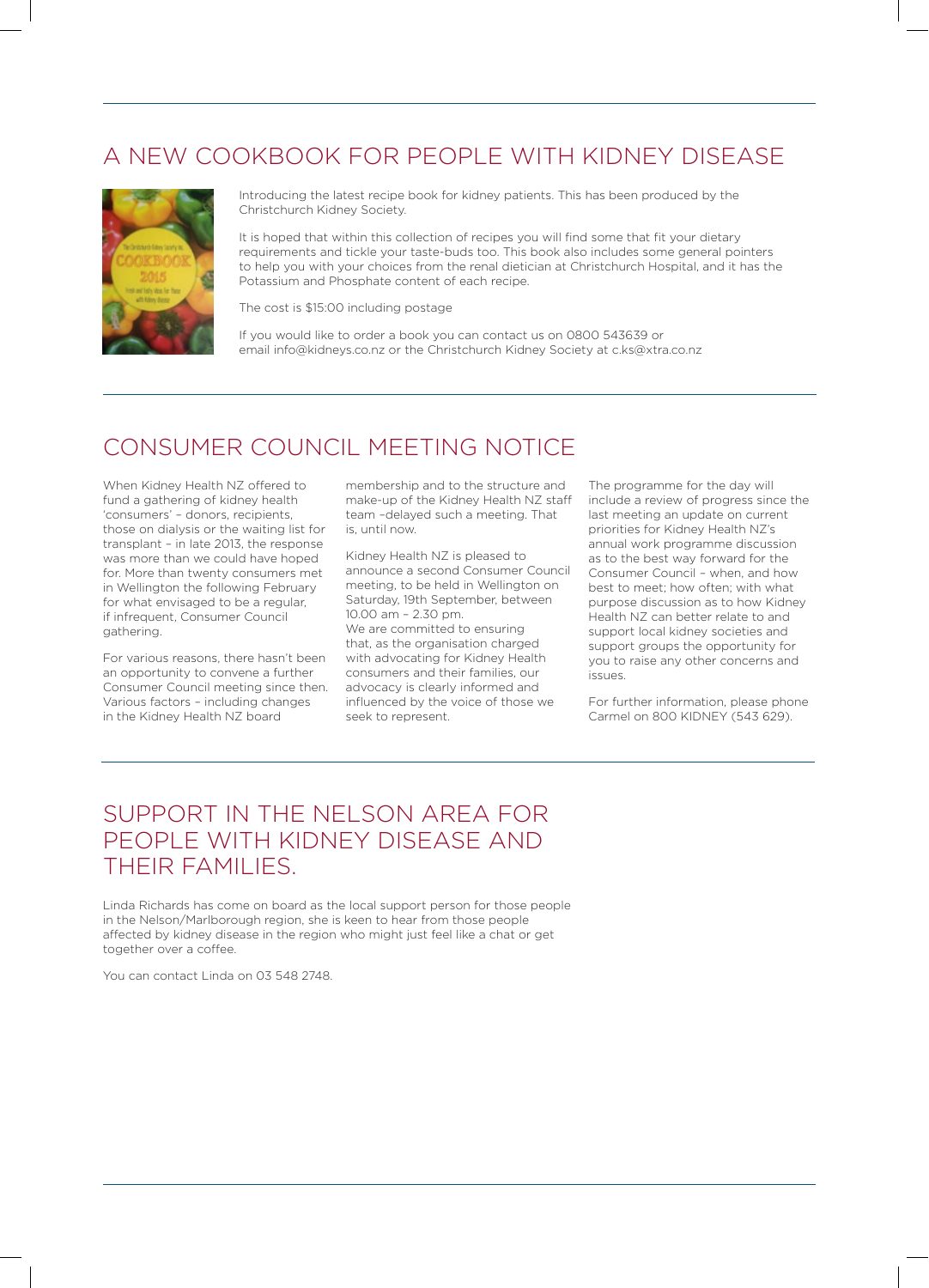#### MEMBER'S BILL WILL BOOST FINANCIAL SUPPORT FOR ORGAN DONORS

› article from scoop.co.nz

Chris Bishop, National List MP based in the Hutt Valley, is delighted the Financial Assistance For Live Organ Donors Bill, a Member's Bill in his name, has been drawn from the ballot and will be debated by Parliament.

The purpose of the Bill is to increase the financial assistance provided to people who, for altruistic reasons, donate kidney or liver tissue for transplantation purposes.

The Bill will increase the support for donors from the equivalent of the sickness benefit to the equivalent of 80 per cent of the donor's preoperation earnings – the same formula applied to income support for ACC recipients. The Bill also provides for the payment of childcare assistance for those who require it during their convalescence.

"I was inspired to pick up this Member's Bill, which was originally put forward by Hon Michael Woodhouse,

after talking to Sharon van der Gulik at one of my first meetings as a candidate in the election last year," Mr Bishop says. "She had been living with renal failure for more than two years and needed 15 hours of dialysis a week – before her son donated one of his kidneys to her.

"At the public meeting, Mrs van der Gulik spoke of the financial hardship that her son faced in the six weeks he spent recovering from the procedure. She argued he deserved more. I agree.

"If this Bill passes into law, greater support will be available to people like Mrs van der Gulik's son.

"Organ donation rates in New Zealand are improving, but are still too low. It's important they increase - live kidney donation is the least expensive form of treatment for end-stage renal failure, and significantly improves life expectancy.

"This Bill is a small but important and helpful step to increasing the number of people who donate organs.

"Wider work to increase the number of donors is being led by the Minister of Health. Budget 2014 allocated \$4 million over four years to set up a National Renal Transplant Service to increase the number of live kidney donor transplantations. The funding covers donor liaison co-ordinators and continuation of the New Zealand Kidney Exchange programme. Last year's funding increase builds on the \$4 million invested in Budget 2012 to raise awareness and encourage more people to donate organs," says Mr Bishop.

Kidney Health New Zealand is excited this bill has been drawn particularly as part of it's Manifesto focuses on this issue as below;

## Reimbursement of live donors' expenses

› from KHNZ Manifesto 2014

#### What is the issue?

Some otherwise willing live donors delay or decline to donate due to potential loss of income, during the four to six weeks recovery following surgery. Recent research from Victoria University indicates that patients are reluctant to ask potential live donors because of the financial impact that being a donor would have on family finances.

The World Health Organisation's Guiding Principles on Organ Transplantation and The Declaration of Istanbul on Organ Trafficking and Transplant Tourism, for example, both confirm that reimbursement of lost income and medical expenses for donors is acceptable.

New Zealand currently only reimburses donors for lost income to the level of the Sickness Benefit – up to \$335/ week. This amount does not meet the national median mortgage costs of over \$400/week, let alone other subsistence and medical expenses incurred post-discharge.

The Private Member's Financial Assistance for Live Organ Donors Bill, proposes increased compensation to live organ donors, in line with ACC payments, to cover 80% of live donor lost income. This Private Member's Bill was not drawn from the ballot in this term of Parliament.

Kidney Health New Zealand supports an increase in the level of compensation of costs to live donors.

#### Why is it a problem?

The current reimbursement for potential live kidney donors does not cover the actual costs of donation for many. Uptake of the existing programme has been low and transplant units still report that some people are deterred from considering live donation because of the loss of income involved, while others who do go ahead suffer financial hardship as a result of donation.

The WINZ administered Sickness Benefit programme does not cover the costs of live donors, is not customer friendly and WINZ staff are often unaware of its provisions.

#### Recommended Actions

There is an existing appropriation in the Ministry of Social Development for the current Sickness Benefit programme which has been consistently underspent (only \$32,670 was spent in 2010; no updated information could be found in the 2014/15 Estimates) and this could be used to fund an increase in the level of compensation to those donors who would be out of pocket otherwise.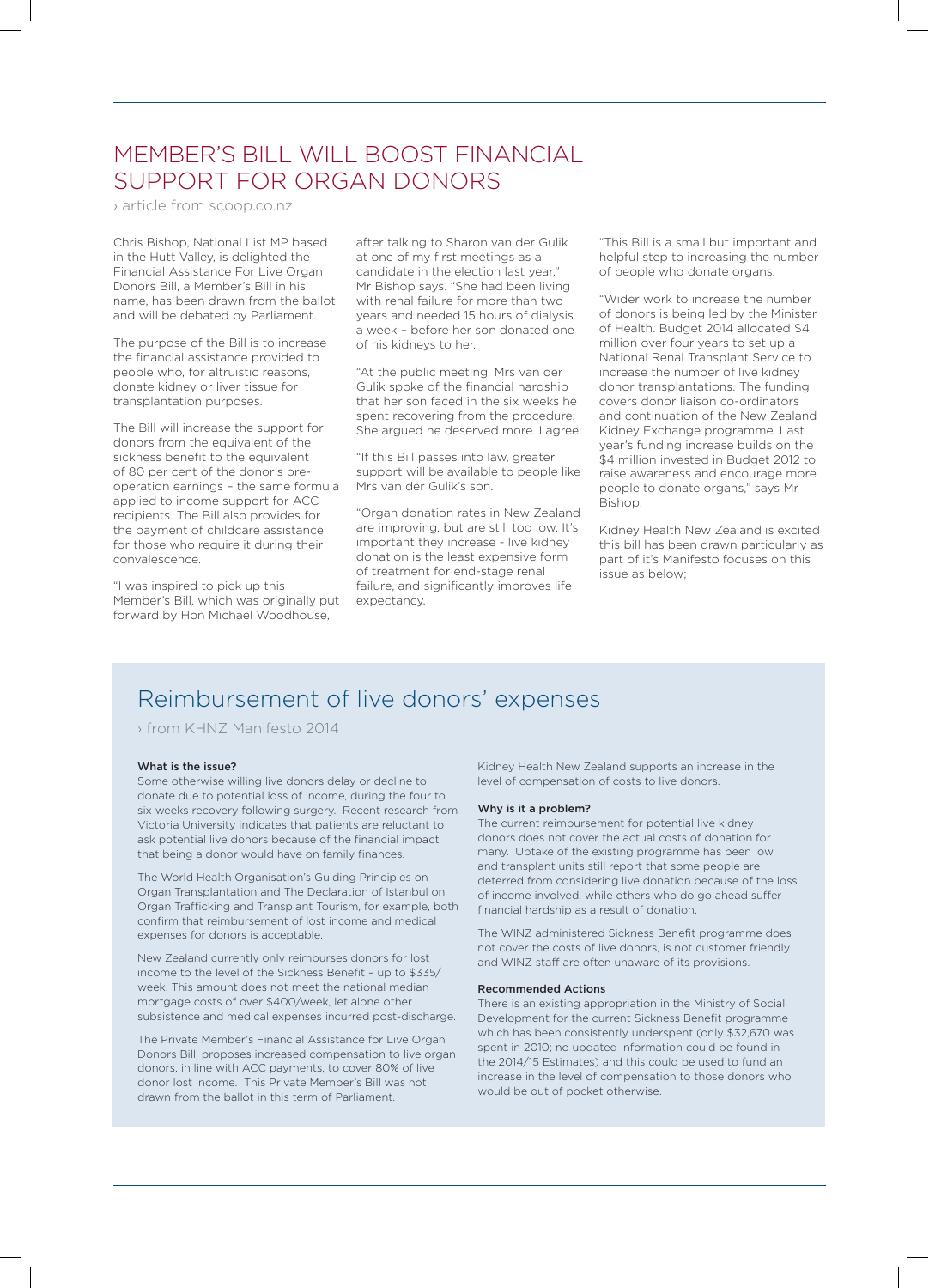#### • KHNZ recommends that:

A programme be developed by the Ministry of Health to fully reimburse the costs (including loss of income) for live kidney donors based on the Financial Assistance for Live Organ Donors Bill.

- The Ministry of Health be directed to advise further on options for developing such a programme, including whether legislative change is needed or whether it could be introduced under the current Human Tissue Act (2008).
- The programme be developed as a health initiative,

administered by the Ministry of Health, rather than as a welfare programme administered by WINZ

- Re-imbursement be set at 100% of costs and lost income, and
- The costs of the new programme are met by transferring the annual funding from the Ministry of Social Development to the Ministry of Health.

#### Estimated cost

This programme would spend currently appropriated funding from the Ministry of Social Development budget. No new net fiscal cost expected.

#### COMMENT FROM KHNZ CEO REGARDING ORGAN DONATION FOLLOWING RECENT PUBLICITY ON THE SUBJECT.

It is always encouraging to read articles that keep New Zealand's low rate of deceased organ donation in the public mind (NZ Herald, 17 July). It is true that, despite a positive spike in the donation rate last year – and significant financial investment from the health budget over a number of years – NZ continues to have one of the lowest rates of deceased organ donation in the world. That other countries such as Australia – or, closer to NZ in population, Croatia – have each achieved significant growth in their rates of deceased organ donation clearly demonstrates that NZ can and should do better.

A recent report from the Ministry of Health's National Ethics Advisory Committee highlights the growing dilemma NZ faces unless kidney donation rates in particular – from both live and deceased donors – increase dramatically. With over 600 patients of the kidney transplant list, an additional 170 added to that list each year, but only on average around 110 kidney transplant operations performed each year the gap, the NEAC report rightly notes, will only get worse.

The solution, however, is not as simple as your article suggests. While Australia lifted its deceased organ donation rate from around 10% to 17% over the 2009-2013 period (during which time NZ's rate actually declined), the Australian Organ Transplant Authority readily acknowledges that this massive improvement was the result of a broad range of initiatives, rather than being attributable to any one single factor. Interestingly, those initiatives did not include moving from a so-called 'opt in' donor database to an 'opt out' model as proposed in your article. Likewise, various reviews of Spain's world-leading rate of deceased organ donation clearly indicate that there is no single intervention that can be identified as most important.

While NZ must heed such caution, we cannot however be complacent. That there may not be one single solution, does not mean that we should not implement – as have other counties with proven success – a range of initiatives. All the evidence suggests that these must include encouraging families to openly discuss their

wishes regarding organ donation, and training Intensive Care staff to initiate and facilitate conversations with family members when it becomes clear that organ donation may be an option. The Associate Health Minister Peter Dunne's recent call for a review of legislation regarding deceased organ donation – in particular the right of family members to overrule an individual's clearly expressed intent to be an organ donor – is also a step in the right direction.

But the most effective changes remain with you and I. Deciding to donate our organs – either during our life (in the case of our kidneys and liver tissue), or upon our death – and above all discussing that choice with those closest to us, so that they know, understand and respect the life-giving decision we have made.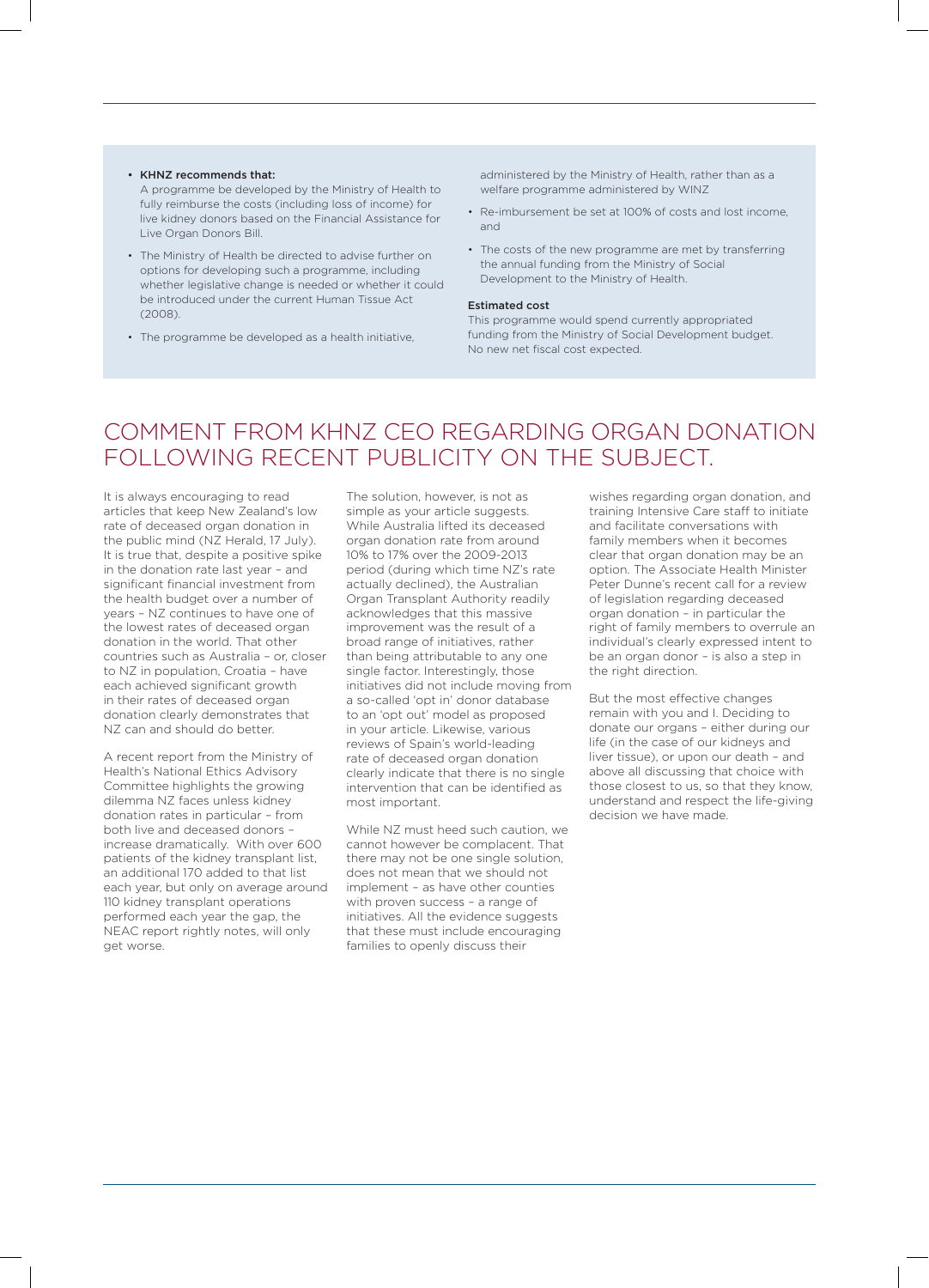#### FROM OUR CEO



As Carmel has kindly reminded us – as if we needed reminding – it's the middle of Winter. The trees are bare, there's been snow on the ground, getting out of bed in the morning is that little bit more challenging. It's usually the time of year when things life tends to flow at a slightly slower pace. Not so for Kidney Health NZ.

As the various articles in this Winter newsletter suggest, there's a lot happening around kidney health at the moment. The drawing of Chris Bishop's Private Member's Bill from the ballot provides a real opportunity for you to have your say around the need to increase support for live organ donors. While it is unlikely that the Bill will be read in the House for a few months – there's currently quite a backlog of Bills – it will inevitably go to a Select Committee, at which point there will be a public call for submissions on the Bill. If you need any encouragement to support the Bill, read the recent Dominion Post article on Elsie Howarth's experience as a live kidney donor, which is now posted on our website. Never made a submission before? Find out how at http://www.parliament.nz/en-nz/ about-parliament/get-involved/submission/00CLOOCHvYrSaySubmission1/ how-to-make-a-submission. We'll keep you informed of the Bill's progress on our website.

Various other activities we've been involved in are reported on elsewhere in this newsletter. "But, wait" as they say, "there's more!"

Kidney Health NZ is also actively involved in a new Ministry of Health initiative to draw far greater attention to chronic kidney disease (CKD) at primary health (General Practice) level. The Ministry's CKD Consensus Statement project aims to provide a range of resources to both GPs and Practice Nurses to enable them to identify as early as possible patients with (or at risk of developing) CKD. Of the estimated 400,000 New Zealanders with or at risk of CKD, it is likely that only half have actually been diagnosed as such. The opportunities for early identification and intervention are huge – and this Ministry initiative represents a real opportunity to make a difference in thousands of New Zealanders' lives. Kidney Health NZ's role in the project will be to support the training of Primary Healthcare Nurses. We have been granted permission to adapt an internationally recognised Australian training resource for the NZ context, and will then be responsible for the coordination and facilitation of the training rollout.

Also on our 'to do list' is supporting the Ministry's review of organ donation in NZ. Following the release of a report from the Ministry's National Ethics Advisory Committee, further criticising NZ's low rate of organ donation – particularly deceased organ donation – the Associate Health Minister Peter Dunne has called for this review by the Ministry. While the terms of reference for the review are still being developed, Kidney Health NZ's support and input has been welcomed by the Ministry.

So, some busy times ahead! But not so busy that we wouldn't welcome any opportunity to pay your local support group or kidney society a visit. As I mentioned in the last newsletter, I'm keen to get around the country and to meet with as many groups as I can. Kidney Health NZ exists to support you and to advocate for your hopes and concerns. The best way for us to do that is to hear those concerns from you face-to-face. Please do phone or write to me or email if you'd like me to visit.

Warm regards from the wintry South.

Max.